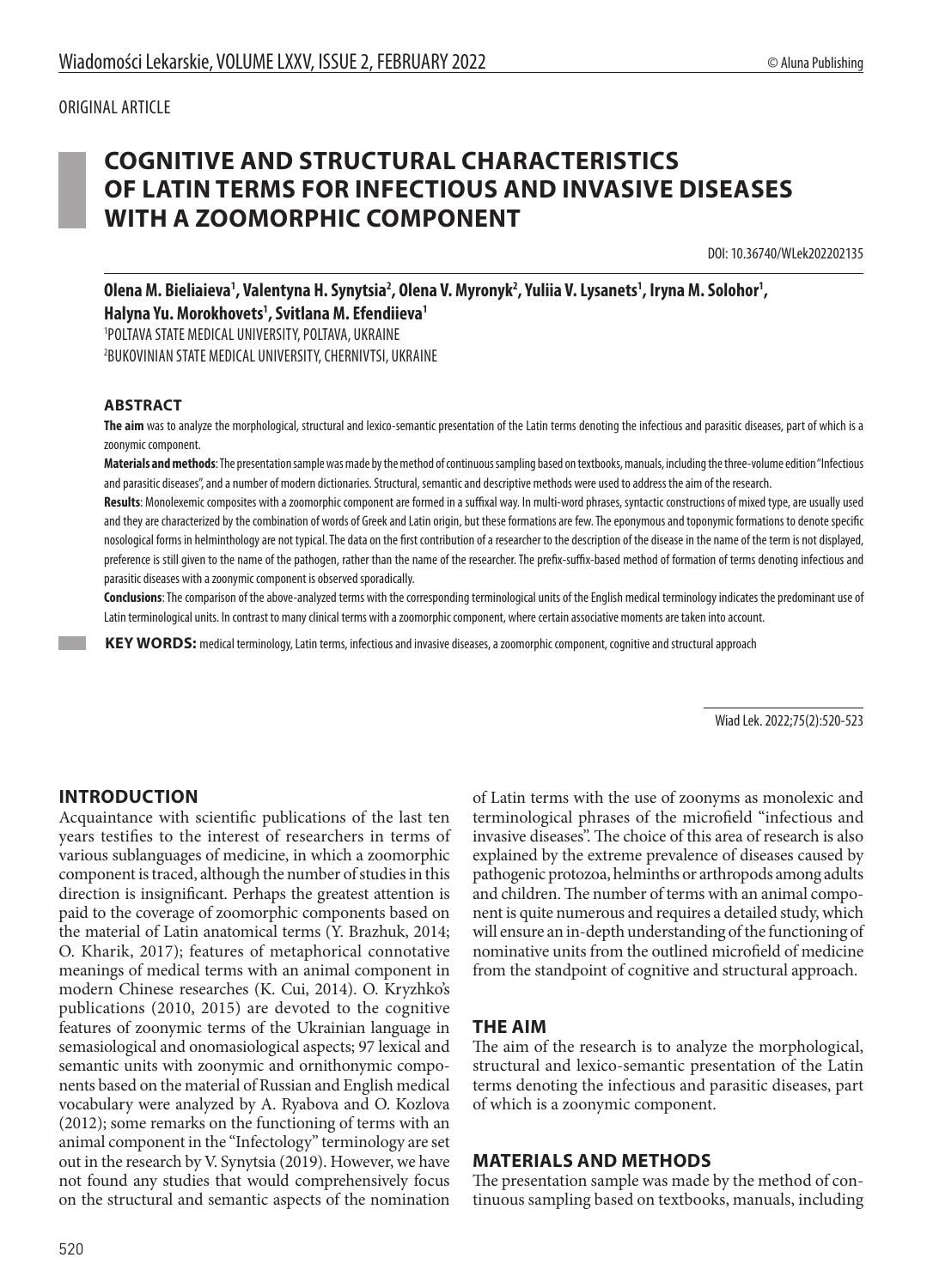the three-volume edition "Infectious and parasitic diseases", and a number of modern dictionaries [1-8]. Structural, semantic and descriptive methods were used to address the aim of the research.

### **RESULTS AND DISCUSSION**

The largest number of terms with a zoomorphic component is found in medical helminthology, a section of medical parasitology that studies worms and the diseases they cause. The term "helminthologia" itself refers to one-word two-morpheme composites: the first position is occupied by the term element "helminth-", which comes from the noun of Greek origin ἕλμινς, ινθος – "worm" (Latin version *helmins, helminthis*, base *helminth*-) and the final term element "-logia". The lexeme *helmins, inthis f* has come down to this day due to to the surviving works of Hippocrates, and in modern dictionaries it is interpreted as "a group of parasitic worms, which includes representatives of the classes of trematodes, cestodes, nematodes; pathogens of helminthic diseases of humans and animals" [8, p. 392]. The concept of "helminthiasis / helminthiasis: a disease caused by helminths; worm infestation" is codified by the Latin terms *helminthosis* (base *helminth*- + suffix -*osis*), *helminthiasis* (base *helminth*- + suffix -*iasis*) and *helminthismus* (base *helminth*- + suffix -*ismus*). Doctors in most countries of the world attribute helminthiasis to both parasitic and infectious diseases. Focusing on the ways of transmission, the famous Soviet helminthologist, Academician K.I. Skriabin (1878-1972) and Professor R.S. Schultz (1896-1973) identified two epidemiological groups of helminthiasis and introduced the concepts "biohelminthosis" and "geohelminthosis" into medical discourse in 1937. The terms "biohelminthosis" and "geohelminthosis" refer to one-word three-component formations: *biohelminthosis* ← bi- (from the Greek noun βίος – *life*) + *helminth*- (from the Greek noun ἕλμινς - *worm*) + Greek suffix -*osis* – *invaders,* whose pathogens develop and are transmitted to humans through the tissues of their body  $[2, p. 254]$ ; *geohelminthosis*  $\leftarrow$  ge-(from the Greek noun γῆ - *earth*) + *helminth*- (from the Greek noun ἕλμινς - *worm*) + Greek suffix –*osis* – *invasions*, whose causative agents develop directly (without the participation of an intermediate host) and are transmitted to humans through the elements of the environment, contaminated with invasive eggs or larvae [2, p. 254]. In 1952, Professor E.S. Shulman identified an additional group – contact helminthiasis. To denote this concept, medical dictionaries offer a two-word term "helminthosis contactilis", which is etymologically of Greek-Latin origin: single-word composite of Greek origin *helminthosis* + Latin adjective *contactilis, e,* formed by the suffix "-al" from the past participle, passive *contactus, a, um* of the verb *contingo*, *tigi*, *tactum*, *ere* – "to touch". The article by M. Teleky elaborates on the terminological units with an adjective component in the medical terminology system in more detail [9], where, in particular, the suffix "-al" is mentioned, among others, as one that belongs to a small group of deverbal adjectives, which are found in medical terminological phrases. However, analyzing the terminological phrases of infectious and invasive diseases with a zoomorphic component, we can question the above statement, because we found six phrases with adjectives, which used the suffix "-al": *myiasis intestinalis, myiasis nasalis, helminthosis naturalis et focalis, schistomiasis intestinalis, schistomiasis urogenitalis*, whereas only 4 terminological formations with the suffix "-os" were revealed: *myiasis mucosa, myiasis dermatosa, myiasis iomaginosa, myiasis oestruosa*; and with the suffix "-ic" – only two examples: *myiasis traumatica, ascaridosis hepatopancreatica*.

According to the unified nomenclature of invasive diseases, the dominant structural model is schematically represented as follows: the Greek suffix "-osis / -iasis" is added to the generic name of the parasite. For example, the term "worm disease caused by Ancylostoma duodenale or Necator americanus" is verbally denoted by the term *ankylostomosis* or its variant *ankylostomiasis* [7, p. 118]. Given the nomenclature of parasitic diseases, this nomination is structurally a two-component formation: the first position is occupied by the generic name of the pathogen *Ankylostoma* (or rather, the truncated form of *ankylostom*-), which is joined by the suffix "-osis" (or as a variant "-iasis"). However, one must not forget that the generic name of the pathogen *Ankylostoma* is etymologically derived from the Greek word ἀγκύλος – *curve* + Greek noun στóμα - *mouth* and is also a two-component formation. That is, if we "decompose" the term *ankylostomosis* / *ankylostomiasis* without taking into account the name of the pathogen, we can distinguish three morpheme components: склаγκύλος + στóμα + "-osis / -iasis".

The study found that the dictionaries by Arnaudov [6, p. 23] and Rudzitis [7, p.118] record spelling forms *Ankylostoma*, *ankylostomosis / ankylostomiasis*, whereas the encyclopedic dictionaries by Dornald [5, p. 100] and Petrukh [8, p. 143] – *Ancylostoma*, *ancylostomosis / ancylostomiasis*. Moreover, in the dictionary by Dornald [5] on p. XX, which lists the "The list of analytical words", two initial terminological elements are given without any explanation: "ancyl-" and "ankyl-". In our opinion, the variant "ancyl-" contradicts the rules of Latinization of the Greek words, because to transmit the sound [k], available in the Greek word ἀγκύλος, one must use the letter of Greek origin [k], because according to the phonetics of Latin, the letter [c] in the position before [y] is pronounced [ts]. It should also be remembered that the combination of the Greek letters γκ corresponds in Latin to the combination "nk", not "nc" [6, p. XVIII], which again indicates that the spelling of the above terms is not entirely correct. However, a review of recent scientific papers published on the Internet shows that the variant *Ancylostoma*, *ancylostomosis / ancylostomiasis* can be found more often in medical discourse. It is thought that one reason may be the influence of English, another – the reluctance of the medical community to take into account the etymology of a terminological unit due to lack of knowledge of the phonetic system of the language from which the term was borrowed, in this case – the ancient Greek.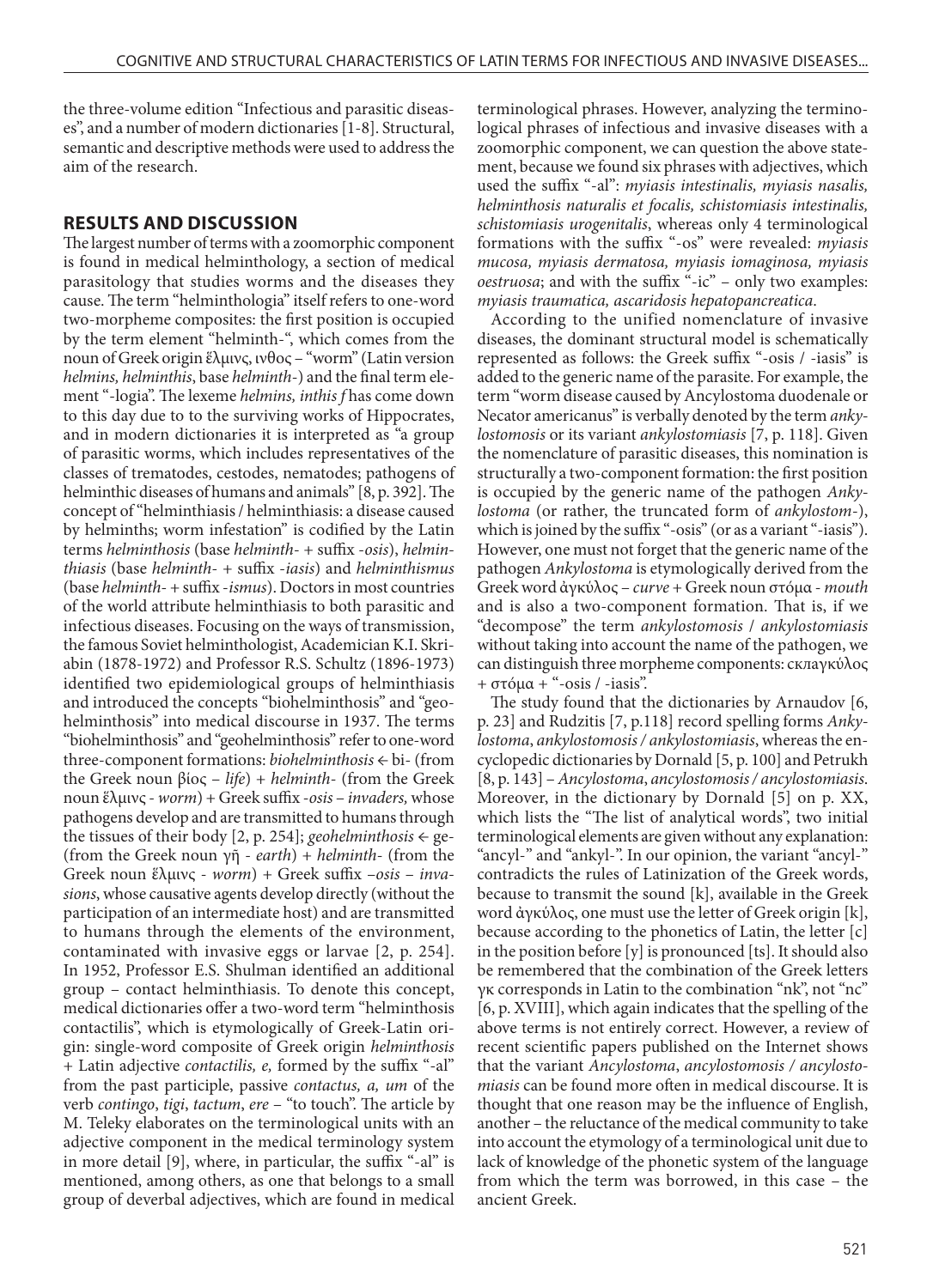In ICD-10, code B-76.0, the invasion, caused by Ankylostoma species is referred to as "ankylostomiasis/ankylostomosis", whereas the common name for code B-76 is "ankylostomidosis (hookworm disease)". Thus, the term "hookworm disease" refers to a disease that combines two invasions: ankylostomosis / ankylostomiasis, caused by Ankylostoma duodenale, and necatorosis, caused by Ankylostoma americanum, also known as Necator americanus. The term "ankylostomidosis" is formed according to a well-known model: the Greek suffix "-osis" is added to the name of the family of nematodes of the class Rhabditida Ankylostomatidae: *ankylostomidosis*.

In general, in ICD-10, subheading B65 - B99 "Helminthiasis" of heading  $A_{0g}$  –  $B_{99}$  Class I. "Some infectious and parasitic diseases" record 19 nosologies, where a zoomorphic component is distinguished. Quantitative analysis of the selected terminological units is as follows: two two-component formations with the suffix "-osis", five – with the suffix "-iasis" and several word-forming variant forms, which have a common root, equivalent lexical and grammatical meaning, but the discrepancy is in the use of close by semantic load, but different in the verbal expression of suffixes: *helminthosis et helminthiasis, taeniosis et taeniasis, trichinosis et trichiniasis, bilhaziosis et bilhaziasis*; there are nine three-component one-word nominations; among them, eight are formed with the suffix "-osis" and one variant form: *ankylostomosis et ankylostomiasis*. The four-component terms are represented by three composites: word-forming variant forms *diphyllobothriosis et diphyllobothriasis* and lexemes *trichostrongyloidosis* and *angiostrongylidosis*.

Regarding the morphological nature of term components, the following conclusion can be made:

1) noun morpheme of Greek origin + suffix "-osis" or "-iasis" – these are the most numerous examples. Let us illustrate this statement with several examples: *ascaridosis* ← basis of "ascarid-" from the Greek noun ὰσκαρις – "worm", + suffix "-osis". It is known that the term "ascarid" (*Ascaris, idis f*) was introduced by Hippocrates, and the modern name Ascaris lumbricoides – a roundworm of the nematode class – was given to the helminth by Carl Linnaeus in 1758.

2) two noun morphemes of Greek origin + suffix "-osis" or "-iasis": *echinococcosis* ← base *echin*- from the Greek noun ἐχῖνος - *hedgehog* + Greek noun κóκκος – *grain* + suffix "-osis"; *cysticercosis* ← base *cyst*- from the Greek noun κύστις – *bubble* + Greek noun κέρκος – *tail* + suffix "-osis"; *trichocephalosis* ← basis *trich*- from the Greek noun θρίξ – *hair* + Greek noun κεφαλή – *head* + suffix "-osis", etc.

3) prefix of the Greek origin + adjective morpheme + suffix "-osis" / "-iasis" – three examples: *metastrangylosis* ← Greek prefix *meta* + base *strongyl*- from the Greek adjective στρογγύλος - *round* + suffix "-osis"; *metagonimosis / metagonimiasis*: ← Greek prefix μετα + base *gonim*- from the Greek adjective γóνιμος - *fruitful* + suffix "-osis" / "-iasis" and *paragonimosis / paragonimiasis*: ← Greek prefix παρα + base *gonim*- from the Greek adjective γóνιμος - *fruitful* + suffix "-iasis".

Medical terminology in general is characterized by the use of a huge number of terms, where one of the components refers to the name of a certain person, to whom we owe the functioning of a particular eponymous term. This phenomenon is inherent in the terminology of all subsystems of medicine, as evidenced, for example, by the publications on eponymous terms based on the material of English and Latin terminology [9; 12 - 17]. However, we did not find any mention of eponymous formations in the names of helminthiases, therefore, we also paid attention to this aspect. The analysis of verbal notations of the concept in the above-mentioned thematic field revealed the existence of several terms, which can be attributed to eponymous ones. In particular, it is a one-word composite *brugiosis* - helminthiasis from the group of filariasis caused by Brugia malayi. Thus, the term is based on the name of the Dutch parasitologist S.L. Brug (1879-1946), who isolated a helminth called Filaria malayi in 1927. However, in 1958 (according to other sources, in 1960), D. Buckley proposed to classify the pathogen in the genus Brugia - a genus of filamentous worms of the superfamily Filarioidea, which parasitize in humans and mammals, a new species named Brugia malayi in honor of the discoverer S.L. Brug, to which the medical community of the time responded favorably.

Another monolexemic composite is represented by the term *bilharziasis / bilharziosis*, which corresponds to the name of the German doctor Th.M. Bilharzar (1825-1862), who in 1851 described the genus of trematodes Bilharzia, parasitizing in blood vessels, and after whom this genus was named.

Another name for helminthiasis *wuchereriasis / wuchereriosis* has its origins in the name of the German physician Otto Wucherer (1820-1873), to whom we owe the existence of the name Wuchereria of the genus Nematode of the superfamily Filarioidea.

Eponymous terminological phrases include *schistosomiasis / schistosomatosis Mansoni* - infection with trematodes of the species Schistosoma mansoni, which live mainly in the superior and inferior mesenteric veins. As you one observe, the general term schistosomiasis (from the Greek adjective σχιστóς - *split* Greek noun σῶμα - *body* + Greek suffix "-osis") is used to verbalize the concept, which means "helminthiasis caused by trematodes of the genus Schistosoma" and the name of the English doctor Sir Patrick Manson (1844-1922), who in 1898 proposed to distinguish between two forms of schistomosis: the intestinal (*schistosomiasis intestinalis*) and the urogenital ones (*schistosomiasis urogenitalis*). Later, in 1907, the Italian and English physician Louis Westerna Sambon (1867-1931) suggested that intestinal schistomatosis should be named after the person who first noticed helminth eggs in a patient's feces in South America, namely schistosimiasis Mansoni [10]. Modern encyclopedic medical dictionaries record two synonymous names for the transmission of tropical helminthiasis, which occurs with allergic manifestations and signs of damage to the mucous membrane of the colon by migrating eggs of the helminth Schistoma mansoni: *schistosomiasis Mansoniis* and *intestinal beniponia*. These terminological units are absolute synonyms, and their parallel functioning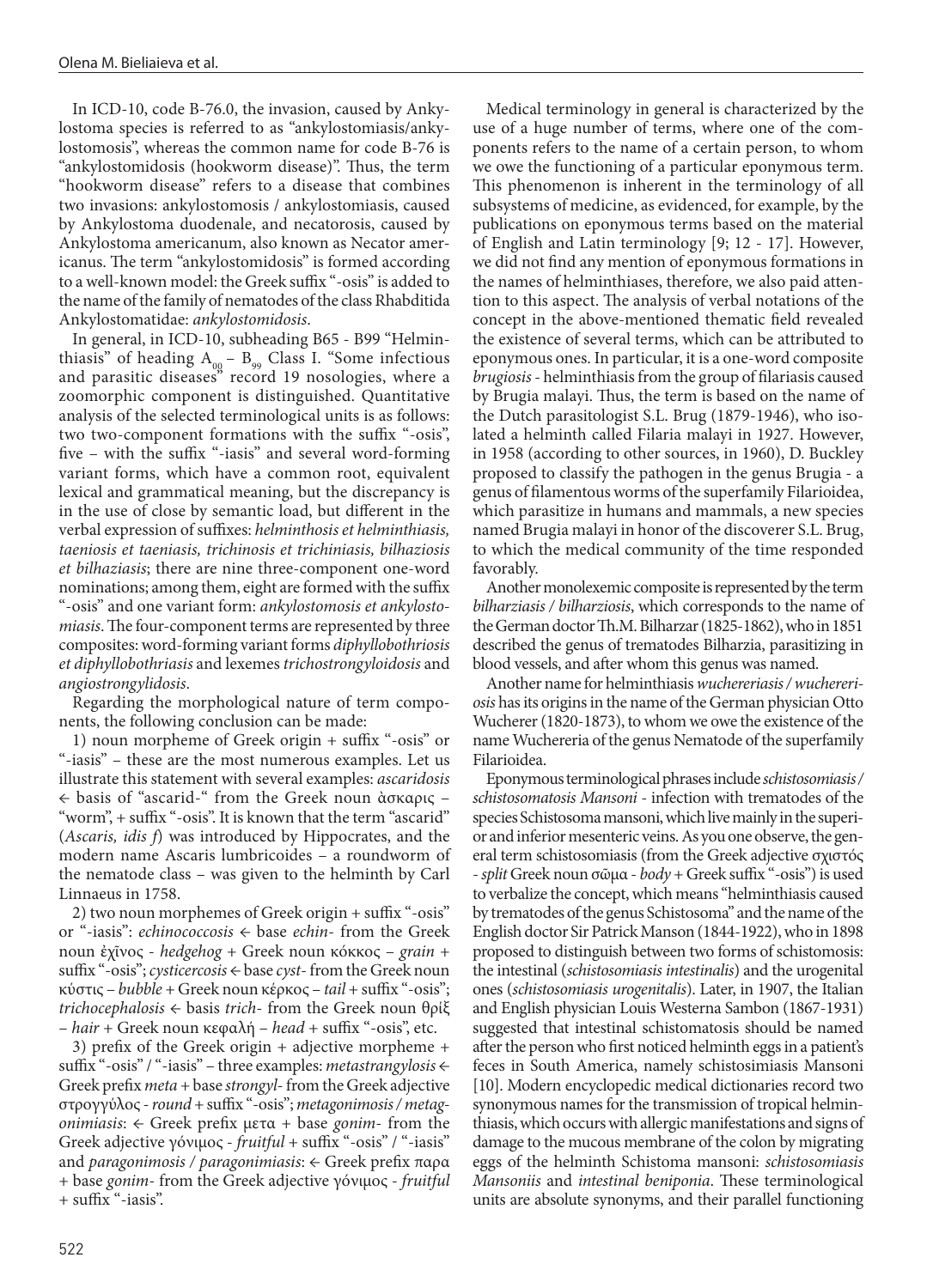in medical discourse is explained by the historical stages of the study of helminthiasis caused by the genus of trematodes of the family Schistosomatidae. Quite correct in this regard is the remark of М. Kuzmin that one scientific concept can have many different features, it can be perceived differently and have several names that reflect the different properties of the object of nomination [11, p. 78].

In addition to the eponymous formation recorded in the dictionary article "schistomatosis", we should pay attention to the two-lexemic composite with a toponymic component. It is a terminological phrase *schistosomiasis japonica* - helminthiasis of the group of trematodes, which is caused by the species Schistosoma japonicum and is characterized mainly by lesions of the gastrointestinal tract, where the term schistosomiasis occupies a constant position, and the variable part is expressed by the adjective. Since the parasite was first discovered in 1904 by the Japanese parasitologist Fujiro Katsurada (1867-1947) in a patient from Kofu, Yamanashi Prefecture (Japan), the genus Schistosoma was joined to the species japonicum, which fixed the name of the area where the helminth eggs were first isolated.

The term "loaosis" refers to "hybrid" terminological units, as the first position is not occupied by the classical (Greek or Latin) component, but by "the local word in Angola, West Africa" [5, p. 1328], *loa* – "the eye worm" [3, p. 310]. In 1778, the French surgeon F. Guyot described the parasite and gave it the name Loa loa, and the disease became known as *loaosis*.

The vast majority of the studied names of helminthiasis are characterized by terminological compatibility, which seems to us a well-motivated phenomenon: a specific pathogen that causes a specific disease, and the suffix "-osis" / "-iasis". For example, the larvae of nematodes Toxocara canis or Toxocara mystax cause severe parasitic toxocarosis; the Chinese sucker Clonorchis sinensis is the causative agent of chronic helminthiasis, known as clonorchosis; despite the two species of *Fasciola hepatica et Fasciola gigantica*, helminthiasis is codified by one term – "fasciolosis".

However, parasitism of four types of schistosomes in the human body has led to the emergence of terminological phrases, which differ depending on the predominant helminthic damage of the organ. Thus, *schistosomiasis urogenitalis* informs about the predominant lesion of the urogenital organs (*urogenitalis, e*); *schistosomiasis intestinalis*  indicates intestinal invasion (*intestinalis, e*); *schistosomiasis intercalatum* is caused by Schistosoma intercalatum and is an endemic intestinal disease prevalent in West Central Africa; *schistosomiasis japonica* is characterized by damage to the digestive system and its spread in the regions of southern Japan, southern China, and the Philippine archipelago.

#### **CONCLUSIONS**

The conducted study allows us to draw the following conclusions:

1) monolexemic composites with a zoomorphic component are formed in a suffixal way: the Greek suffix "-osis" / "-iasis" is added to the name of the genus of the pathogen, which occupies the initial position; the vast majority of terms are of Greek origin;

2) in multi-word phrases, syntactic constructions of mixed type, are usually used and they are characterized by the combination of words of Greek and Latin origin, but these formations are few;

3) eponymous and toponymic formations to denote specific nosological forms in helminthology are not typical. The data on the first contribution of a researcher to the description of the disease in the name of the term is not displayed, preference is still given to the name of the pathogen, rather than the name of the researcher. For example, chronic helminthiasis with a predominant lesion of the small intestine was first described by the French physician L. Norman in 1876 under the name "Cochin-China diarrhea", because signs of the disease were found in soldiers returning from Cochin-China, one of the districts of the Mekong River Delta in southeastern Indochina. However, none of the dictionaries we relied on in the study recorded terms related to the doctor's name or geographical area. Three years later, in 1879, the eminent Italian parasitologist Giovanni Battista Grassi (1854-1925) provided in-depth information on the parasite's life cycle and proposed a name for a new genus of Stoangyloides parasites, resulting in the disease now known as *strongyloidosis / strongyloidiasis*;

4) prefix-suffix-based method of formation of terms denoting infectious and parasitic diseases with a zoonymic component is observed sporadically;

5) comparison of the above-analyzed terms with the corresponding terminological units of the English medical terminology indicates the predominant use of Latin terminological units, cf.: *schistosomiasis* (Latin and English); *strongyloidosis* (Latin and English) etc., which once again confirms the influence of Latin on the formation of the English medical terminology;

6) in contrast to many clinical terms with a zoomorphic component, where certain associative moments are taken into account, cf.: *auris felina* - cat's ear (because of similarity in shape), terms with an animal component in infectology emphasize the name of the pathogen: *onchocercosis* – from the name of the pathogen - round helminth Onchocerca volvulus (etymologically the generic name is derived from the Greek noun *onkos* – "tumor" and the Greek noun *kerkos* – "tail").

#### PROSPECTS FOR FURTHER RESEARCH

In our opinion, it is quite logical to carry out a comparative analysis of the terms of infectious and invasive diseases with a zoomorphic component based on the example of modern European languages, focusing on the current International Classification of Diseases, revision 10, to draw relevant conclusions about derivational characteristics of terms denoting a group of intestinal diseases caused by different types of pathogens. Our previous investigation, in particular, of the verbal codification of the concept of "a disease caused by Ascaris lumbricoides" confirmed the conclusion about the influence of Latin on the formation of national terms of infectious and invasive diseases with a zoomorphic component (Table I):